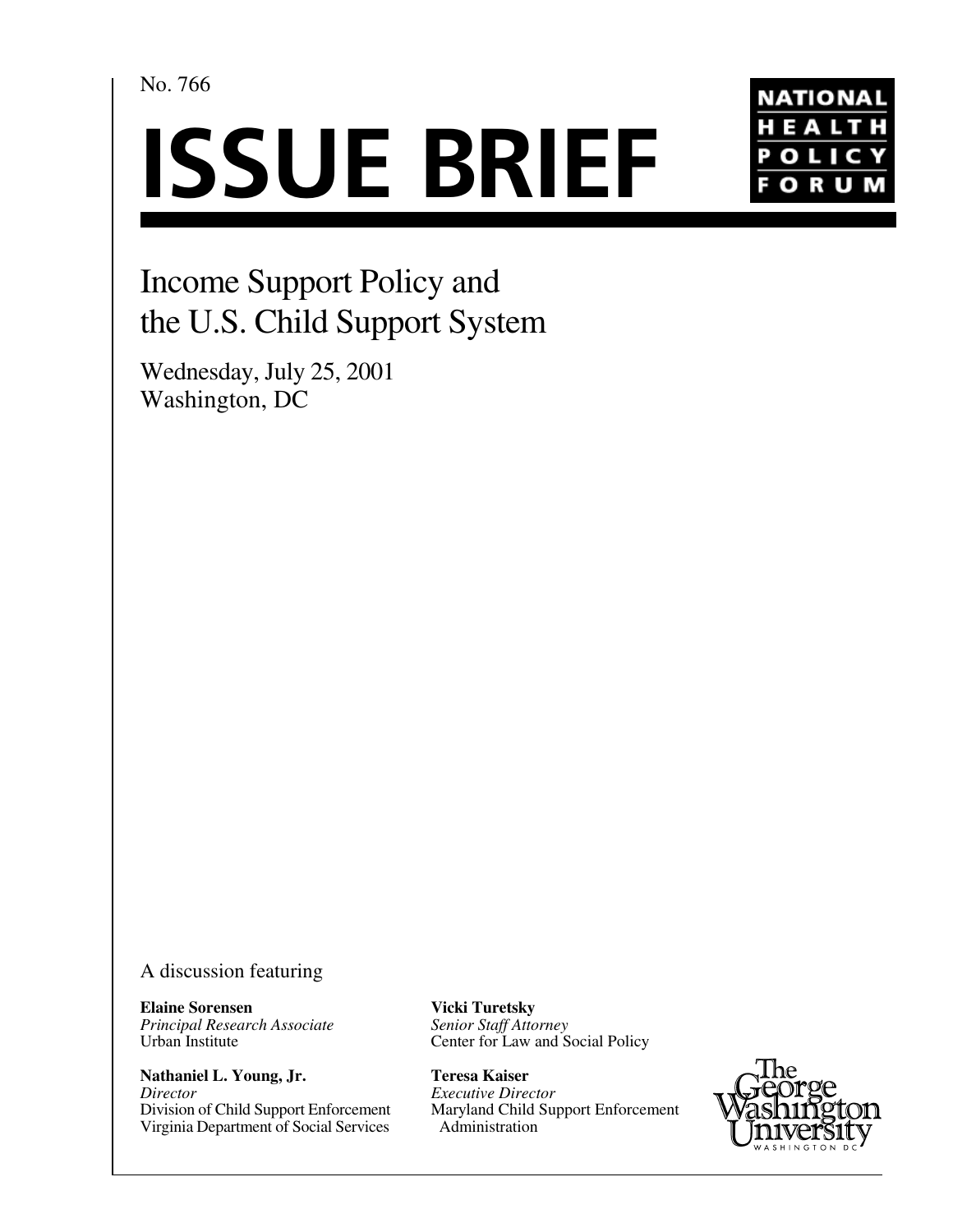### Income Support Policy

*Overview—This paper examines the economic profile of custodial and noncustodial parents and the status of the federal/state child support enforcement system, which serves about two-thirds of all families eligible for support. Issues discussed include the reasons for the historically low rate of child support collection; the prospects for new computerized systems to improve the rates of both paternities established and payments collected; ways the system, which is losing revenue, can sustain funding; and the extent to which child support payments, even in a perfect system, can improve the well-being of low-income families. Speakers at the accompanying Forum session will expand on these topics, and two state IV-D program directors will focus on the challenges of administering the system and the direction of changes in the program's goals and financing structure.*

Perhaps no other income support issue touches more American children than child support. Nearly one-third (23 million) of all children in the United States have a parent living outside of their household, and more than half of all children are expected to spend at least some time in a single-parent family before becoming adults.<sup>1</sup> As surprising as it may seem, however, most children in single-parent families do not receive any formal child support; over one third are living in poverty.

In 1975 the federal government entered the child support arena for one primary reason—to collect from absent fathers of welfare children at least part of the government's costs of supporting them. Between 1955 and 1975, due to rising caseloads, national spending on welfare programs tripled, and it became clear that widowhood was no longer the primary reason that single mothers sought government aid. $2$  At the time, child support was the domain of local family courts. Today the federal government is the largest enforcer of child support, assisting about-two thirds of all eligible families. Moreover, as the portion of single-parent families has grown, government has expanded its reach to help nonwelfare, low-income families, who now comprise most of its caseload.

Over the past 25 years, states and the federal government have spent a total of about \$30 billion in getting tougher on absent parents—mostly fathers. Immediate income withholding is now the law, and parents delinquent in their payments can experience a variety of penalties, including losing their drivers' licenses and passports, having their assets seized, and being jailed. These efforts have produced some real progress: more paternities have been established, more awards set, and more money collected.

Still, child support enforcement figures are sobering. In fiscal year (FY) 1999, the child support system was able to secure collections for only 37 percent of its caseload.3 About 40 percent of cases lacked a court order for child support. Of cases with established orders, 37 percent yielded no payment.<sup>4</sup>

Why have 25 years of reforms failed to make a larger impact? Simply, the system has not been able to keep pace with changing family patterns. Since 1970, while the portion of children living in single-parent families more than doubled (from 12 percent to 28 percent), the portion of children born outside of marriage has soared. Today nearly 40 percent of all children in single-parent families are living with never-married mothers.<sup>5</sup> Most of these children do not have legally identified fathers, a prerequisite for establishing a child support award. Hence, these children do not receive support.

From the sea of statistics and trends concerning child support and the federal/state child support system, the following story emerges:

First, there is reason for optimism. Even advocates for the poor believe that the most effective changes to the system, the creation of more sophisticated computer

#### **ISSUE BRIEF**/No. 766

**Analyst/Writer:** Jane Koppelman, *Consultant*

**National Health Policy Forum** 2131 K Street, NW, Suite 500 Washington, DC 20006 202/872-1390 202/862-9837 (fax)

nhpf@gwu.edu (e-mail) www.nhpf.org (Web site)

**Judith Miller Jones,** Director **Judith D. Moore,** Co-Director **Michele Black,** Publications Director

**NHPF** is a nonpartisan education and information exchange for federal health policymakers.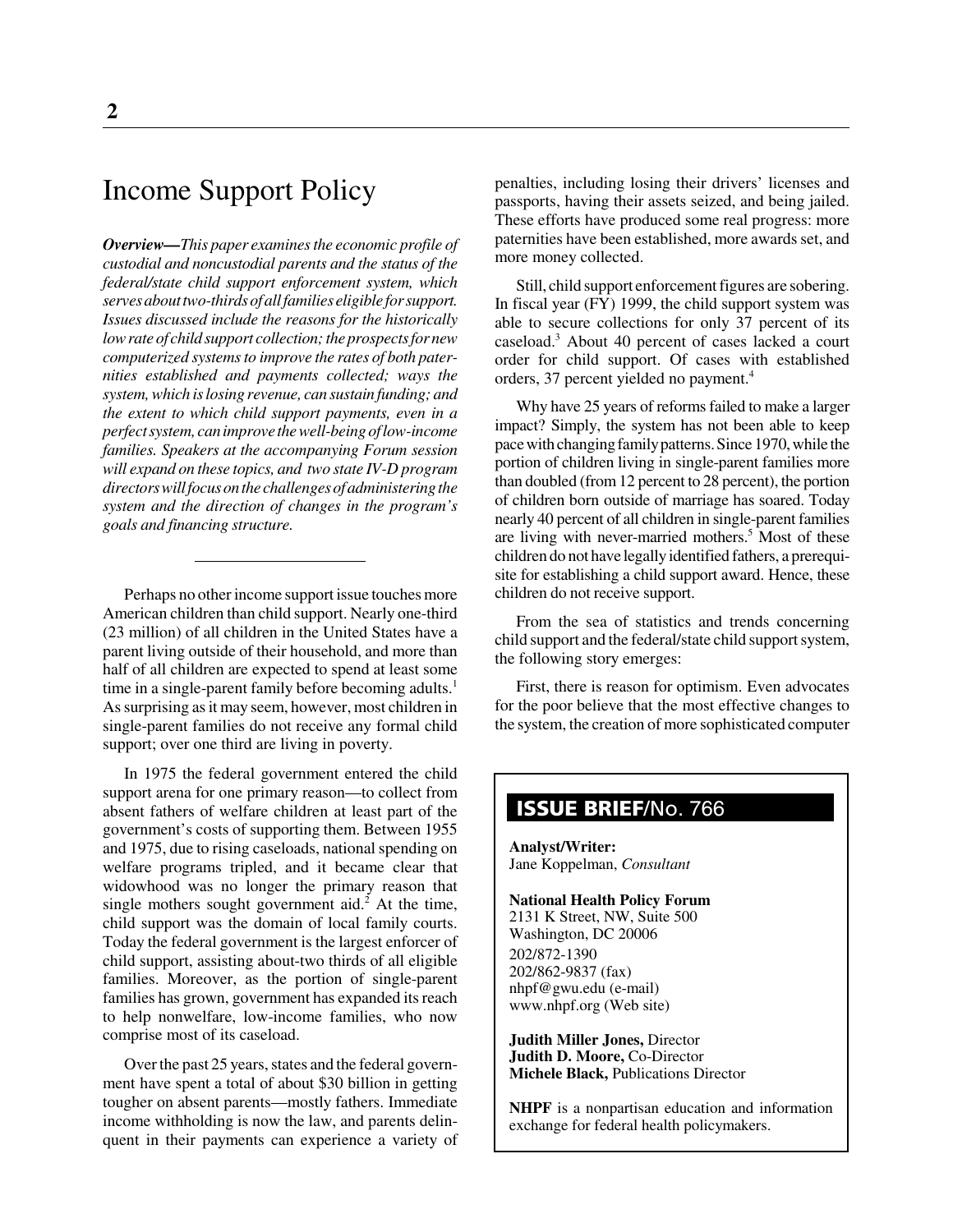systems to track absent parents, will go a long way towards increasing collections. But these reforms have only recently been implemented and their impact is just now being felt.

Second, in order to "fix" the child support system, the following shortcomings need to be addressed:

- Absent parents are not paying what they are obligated to pay; an estimated \$7 billion in court-ordered payments is unpaid.
- Support orders are set too low for middle-income parents and too high for low-income parents.
- About one-quarter of absent fathers have *extremely* low incomes and probably need employment assistance to be expected to make their payments.
- Too few single-parent families have child support awards established.

Third, absent fathers are becoming more vocal in criticizing the child support enforcement system. They complain that the government takes their money but does not ensure access to their children.

Finally, the federal/state child support enforcement system is in the midst of changing both its goals and its financing scheme. The system's welfare caseload is declining and, with this trend, the original goal of collecting child support from fathers of welfare children and its original funding mechanism of directing these collected dollars to the government in order to pay for the system are becoming obsolete. The child support enforcement system now primarily provides income support to low-income working families, and states and the federal government are debating how best to fund it.

The issue of additional funding is likely to call attention to the uneven performance of the child support system across the states. States administer their own programs within the parameters of federal law and with a majority of federal funding. Their success in establishing orders and enforcing payments is, however, highly variable.

The above issues are all likely to be more deeply explored when the welfare reform law comes up for reauthorization in 2002. While the child support provisions of the law are permanently authorized, the welfare reauthorization debate will offer an opportunity for review of all provisions. Among the many questions that policymakers will need to address during that debate are the following:

If every absent parent paid the full amount of child support owed, how much could the welfare caseload, as well as the child poverty rate, be reduced? To what extent would full compliance improve the living standard of single-parent families?

- What obstacles remain to getting more support orders established and collecting the full payment amounts?
- How much income do absent parents have? How much more are they able to pay in child support?
- What is the best formula for determining a "fair" child support payment level?
- Which recent policy reforms have been most effective in improving payment rates?
- Should there be a greater balance between punishment and economic help for low-income parents who do not pay support or do not pay enough? Does a system that strives to be so tough on absent parents, especially fathers, create any unintended consequences for children?
- How can the enforcement system be adequately funded to continue its progress?
- In Is the U.S. Office of Child Support Enforcement (OCSE) likely to step up efforts to help absent fathers see their children more often?
- How much are states and the federal government willing to spend to fund a program that "does the right thing" by making absent parents support their children—the majority of whom are not on welfare?

#### **A SYSTEM EVOLVING**

The focus of the child support enforcement (CSE) program has changed over the years. Established as an entitlement program in 1975 (Title IV-D of the Social Security Act), the CSE system originally had one major client—welfare families—and one major goal: getting absent fathers to pay back the government for the costs of supporting their children. States were given money to track down and collect child support owed by absent parents of welfare children. States and the federal government would keep all of the money collected, which, until 1989, more than covered the costs of administering the program. In the early 1970s, the child support system was actually marketed to state governments as a moneymaker.

The 1975 law, which established the OCSE, also gave states the authority to serve nonwelfare families, but very little financial incentive to do so, since states would have to pass on any collections to families. This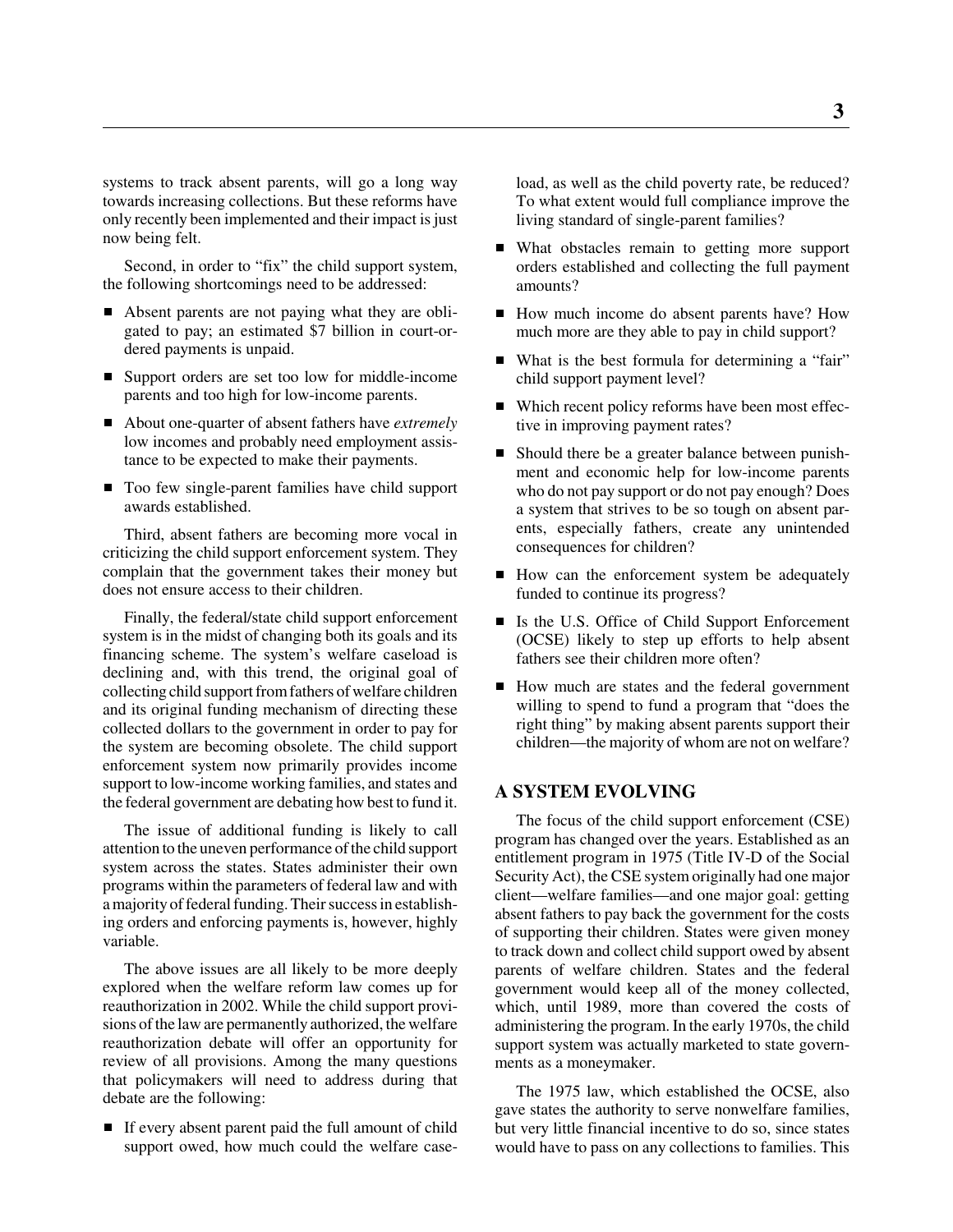provision was included to appease the growing voice of the women's movement, which was bringing attention to the child support woes of middle-income women. Still, in 1979, only 15 percent of the IV-D caseload was made up of nonwelfare families.

Since then, the system's major client and, subsequently, its overarching goal have changed. Since 1970, while the portion of children living in single-parent families more than doubled (from 12 percent to 28 percent) the portion of children born outside of marriage more than tripled (from 10 percent to 33 percent).<sup>6</sup> As the number of single-parent families skyrocketed, Congress put more money behind meeting the system's second goal of collecting payments for nonwelfare families.

Today, families using the IV-D system are still predominantly low-income, although most (78 percent) are not on welfare.<sup>7</sup> However, a large portion  $(41)$ percent) of the current caseload has used welfare in the past; 37 percent have never been on welfare.<sup>8</sup> In 1995, 77 percent of IV-D families had incomes below 250 percent of poverty, or about \$31,500 that year for a parent with two children.<sup>9</sup>

The direction of child support policy seems to be in step with the rest of welfare policy. Cash aid has become a time-limited, more minor source of support, and focus is shifting to the ability of programs such as the Earned Income Tax Credit, a higher minimum wage, and child care subsidies to keep low-income working families afloat. Unfortunately, the child support enforcement system's means of financing has not kept pace with its changing caseload.

#### **SINGLE MOTHERS**

The terms "single parenthood" and "single motherhood" are practically interchangeable. In 1998, about 14 million parents were raising children (under age 21) apart from their children's other parent: about 12 million, or 85 percent, of these custodial parents were mothers. Thirty-two percent of these mothers were never married, 31 percent were divorced, 17 percent were remarried, 13 percent were separated, 5 percent were legally married but not living with their spouse, and 2 percent were widowed.<sup>10</sup>

Most single mothers have modest to low incomes. In 1998, nearly 40 percent were living below the poverty line (\$13,133 for a parent with two children).<sup>11</sup> In 1993, 28 percent were estimated to have incomes between 100 percent and 199 percent of poverty, and only 35 percent were believed to be living above 200 percent of poverty.<sup>12</sup>

The financial well-being of single mothers varies greatly by marital status. Previously married mothers fare much better than those who never married moms. Never-married mothers are almost twice as likely to be poor than divorced mothers (51 percent, compared with 28 percent in  $1998$ ).<sup>13</sup> Never-married mothers are less educated, have lower personal earnings, and are far less likely to receive child support than previously married mothers. In 1996, 42 percent of previously married mothers received child support, compared with 18 percent of never-married mothers.<sup>14</sup> Only one-third of the children of never-married mothers are estimated to have a legally identified father.

#### **Single Mothers in the IV-D System**

In 1995, nearly 8 million custodial mothers were served by the IV-D system.<sup>15</sup> These mothers were significantly more disadvantaged than single mothers not using the system. For instance, in 1995 most IV-D families had incomes between \$0 and \$20,000, while only 25 percent of non–IV-D families fell into that same income range. Among all custodial parents of IV-D families, 34 percent had never been married, while only 13 percent of non–IV-D parents had never been married. Of all families headed by a never married parent, 82 percent were participating in the IV-D program.<sup>16</sup>

#### **ABSENT FATHERS**

Nearly 11 million fathers in the United States do not live with their children. Two-thirds of them pay no formal child support.<sup>17</sup> Three questions are frequently raised in the discussion over whether, and to what extent, these fathers should be pushed to pay more. Can they afford to pay more, or anything at all? Are these fathers fit to spend time with their children, as the payment of support may increase the contact a father has with his children? Does a father's paying child support to his noncustodial children diminish the standard of living of any children currently living with him? $18$ 

A lack of data makes it difficult to fully understand absent fathers' circumstances. National surveys tend to over-represent previously married fathers and fail to capture a large portion of never-married fathers, who are more likely to be poor and more likely to be the fathers of poor children. It is estimated that about onethird of all absent fathers are missing from the National Survey of Households and Families, considered one of the best sources for child support data.<sup>19</sup> Researchers have, however, been able to piece together some information about their circumstances.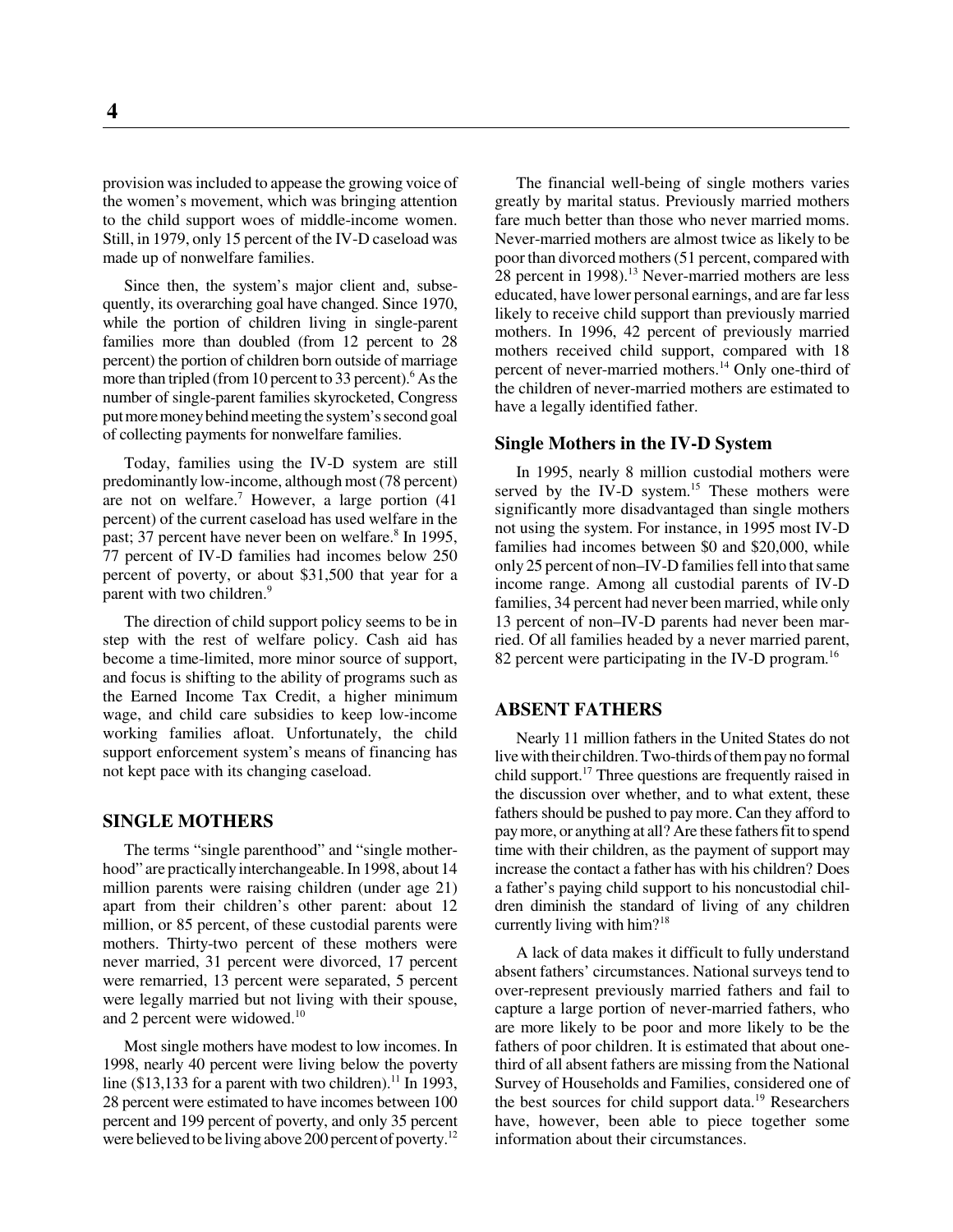#### **Ability to Pay**

The income of nonresident fathers ranges widely. About 20 percent have incomes over \$40,000, about 40 percent have incomes between \$20,000 and \$40,000, and about 40 percent have incomes under \$20,000.<sup>20</sup> In total, about 23 percent of absent fathers are believed to be living in poverty, about half the poverty rate of single mothers.

Data reveal that more fathers can afford to pay some child support. Of the 7 million absent fathers who paid no child support in 1997, about 4.5 million of them had incomes above the poverty line. $2<sup>1</sup>$ 

Major differences also exist between previously married and never-married fathers. Slightly over half of absent fathers were not married when their children were born. Previously married fathers are more likely to pay child support and far less likely to have their nonresident children living in poverty. Previously married fathers are older and healthier, have more schooling, and reportedly earn about twice as much as never-married fathers (between \$30,000 and \$40,000 for the former versus the mid- to high teens for the latter). $^{22}$ 

However, official data probably underestimate the earnings of never-married fathers. Recent research suggests that about one-quarter of these fathers earn extra money "under the table." For those who do, the added income raises their estimated earnings by more than 25 percent. $23$ 

#### **Comparative Living Standard**

Children with absent fathers are up to 70 percent more likely to be poor than their fathers.<sup>24</sup> By comparison, while absent fathers have lower incomes than do resident fathers, their living standards are about the same as resident dads. This is because absent fathers are not likely to be supporting their own, or someone else's, children. Less than one-third of absent fathers are living with a new partner and children. Of the fathers who are living with new families, research suggests that paying child support does not shift the incidence of poverty from the old family to the new.25

#### **Fit Parents?**

Fathers who pay child support are more likely to be involved with their children and to have contact with the children's mother. It is not clear, however, whether the act of paying child support causes more contact or whether the fathers who see their children more regularly are also those who tend to pay support.<sup>26</sup>

Questions arise about whether some fathers should be pursued by the child support system, because the pressure to pay may trigger conflict, and possibly violence, towards children and their mothers. In fact, the federal child support system does not punish welfare mothers who refuse to cooperate with child support authorities for fear of violence. Research reveals very little about this concern. Researcher Irwin Garfinkel and colleagues note that, while a number of recent studies have reported high rates of domestic violence among welfare mothers, with rates ranging from 15 percent to 32 percent, these studies do not distinguish between nonresident fathers and other partners.<sup>27</sup>

Many of the recent studies profiling nonresident fathers focus on young, black, inner-city men. In summarizing these studies, Garfinkel and colleagues note, "While many young fathers have trouble holding a job and may even spend time in jail, most have something to offer their children. The overwhelming impression of these young men conveyed by the literature is one of immaturity and irresponsibility rather than pathology or dangerousness."28 In addition, the studies found that most mothers would like these fathers to be more involved with their children.

Still, in 1997 about 15 percent of custodial parents without support awards said they did not want the absent parent pursued because they preferred no contact.<sup>29</sup> There is a special concern about low-income fathers who may be angered by having to make payments they believe are too high or that they cannot afford. A group of studies in Colorado found that nearly one-quarter of welfare applicants reported current domestic abuse; three-quarters of them reported that the abuser was the father of their children.<sup>30</sup>

#### **CUSTODIAL FATHERS, ABSENT MOTHERS**

In 1998, about two million, or 15 percent, of all custodial parents were fathers, a rate that had remained unchanged since 1994.<sup>31</sup> Custodial fathers do financially better than custodial mothers; mothers have almost triple the poverty rate of fathers (11 percent versus 32 percent). By comparison, custodial fathers are less likely to be never-married (18 percent versus 31 percent) and substantially more likely to be working full time (77 percent versus 47 percent).<sup>32</sup>

At the same time, when compared with single mothers, custodial fathers are much less likely to be awarded child support and, when awarded, are less likely to receive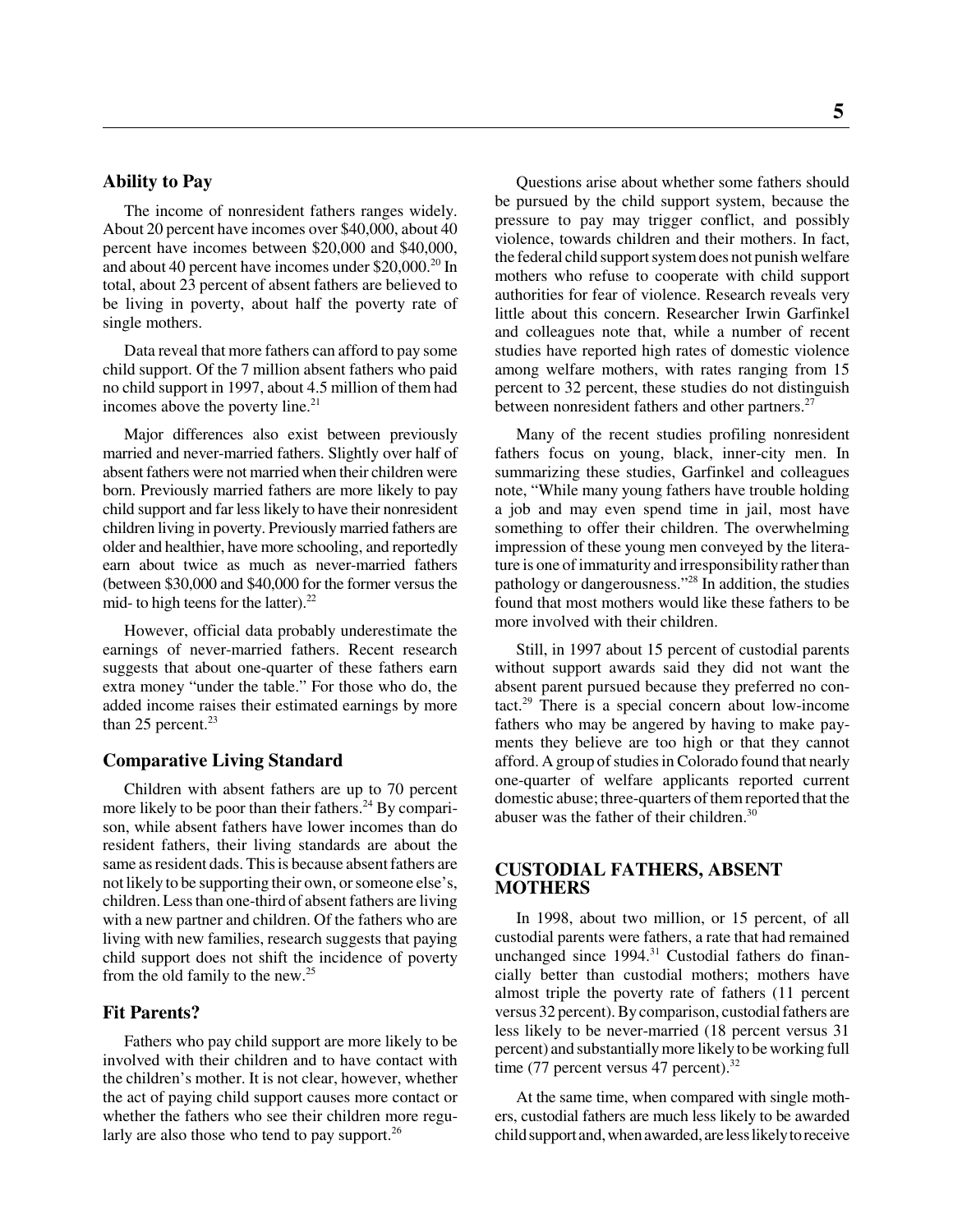any payments from their children's mother. About 38 percent of custodial fathers are awarded support, compared with 60 percent of custodial mothers. Of those fathers awarded support, 36 percent receive no money, compared with 28 percent of custodial mothers.<sup>33</sup>

#### **Custodial Fathers in the IV-D System**

In 1995, the IV-D program served nearly one million, or almost half, of all custodial fathers.<sup>34</sup> Fathers headed 11 percent of all IV-D families that year. Custodial fathers were better off than custodial mothers; 50 percent of IV-D families headed by men were receiving no public assistance, compared to 34 percent of female-headed IV-D families.

#### **INFORMAL ARRANGEMENTS**

There is a big caveat to the officially dim picture of child support collections in the United States. In 1997, more than half (56 percent) of all custodial parents said they received some type of informal support for their children from absent parents. The support came in a variety of forms, including holiday gifts, clothing, groceries, medical expenses, child care, and summer camp fees.<sup>35</sup> Absent parents with child support orders were more likely to provide such help than were those without orders  $(63.2 \text{ percent} \text{ versus } 47.5 \text{ percent})$ .<sup>36</sup> About one-fifth of fathers not paying formal child support are believed to be making informal payments. $37$ 

Some mothers prefer to keep child support arrangements informal. In 1997, about one-third of the 6.6 million custodial parents without child support awards reported that they did not feel the need to go to court and make it legal. $38$  These mothers are frequently unmarried, young, and still emotionally attached to the fathers of their children. They often say that setting a formal award is a betrayal of the absent father, a vote of no confidence, and they believe the father's bonds to his children and to the children's mother would be stronger if the system were not involved.<sup>39</sup>

Studies reveal, however, that over time, noncustodial fathers become more distant from their children. Most unmarried fathers, for instance, are emotionally attached to their families when their children are born, although they may not be living with them. By the time the children are school age, most of the fathers are no longer attached.<sup>40</sup> Without a formal award, support is likely to dwindle, or stop all together.

Advocates note that informal giving works against absent fathers if awards are legally established. The

government does not recognize any informal contributions as payments, and any arrearages owed would be just as high as if the father never contributed anything. This can be especially harmful to low-income fathers.

#### **FATHERS' PERSPECTIVE**

Fathers have become especially vocal in criticizing the child support enforcement system. Their major concerns are that, while they are required to meet monthly support payments, mothers are not required to adhere to visitation agreements. When child support enforcement was largely a private matter, fathers often used child support payments to leverage access to their children. The child support system enforces collection but does not enforce any visitation arrangements that have been developed.

In addition, analysts note that the system is disproportionately hard on lower-income fathers. Studies find that, overall, low-income fathers pay a higher portion of their income in child support (28 percent versus 10 percent, according to one study.)<sup>41</sup> That is because many states calculate payments according what the father can earn (at a full-time, minimum wage job) or according to the costs of raising a child, as opposed to the father's actual earnings.

Finally, low-income fathers find it particularly difficult to pay arrearages, which are frequently called for when delinquent fathers are tracked down. In setting child support payments for fathers of welfare children, the IV-D program allows states to include Medicaid birthing costs and welfare payments made to the family before the support order was established.<sup>42</sup> Some researchers suggest a more lenient policy be adopted so that low-income fathers can pay an amount more in line with their incomes.

#### **POVERTY AND CHILD SUPPORT**

Families who receive child support are less likely to be poor than those that do not. In 1997, only 15 percent of single parents who received all support due were poor; the rate was 29 percent for those receiving partial payments and 36 percent for those receiving no payments.<sup>43</sup> This relationship, however, is not entirely causal.

Researchers caution that even a flawless child support system would not eliminate welfare or most of child poverty. They find that poor single women tend to have children with poor single men. A sizeable portion of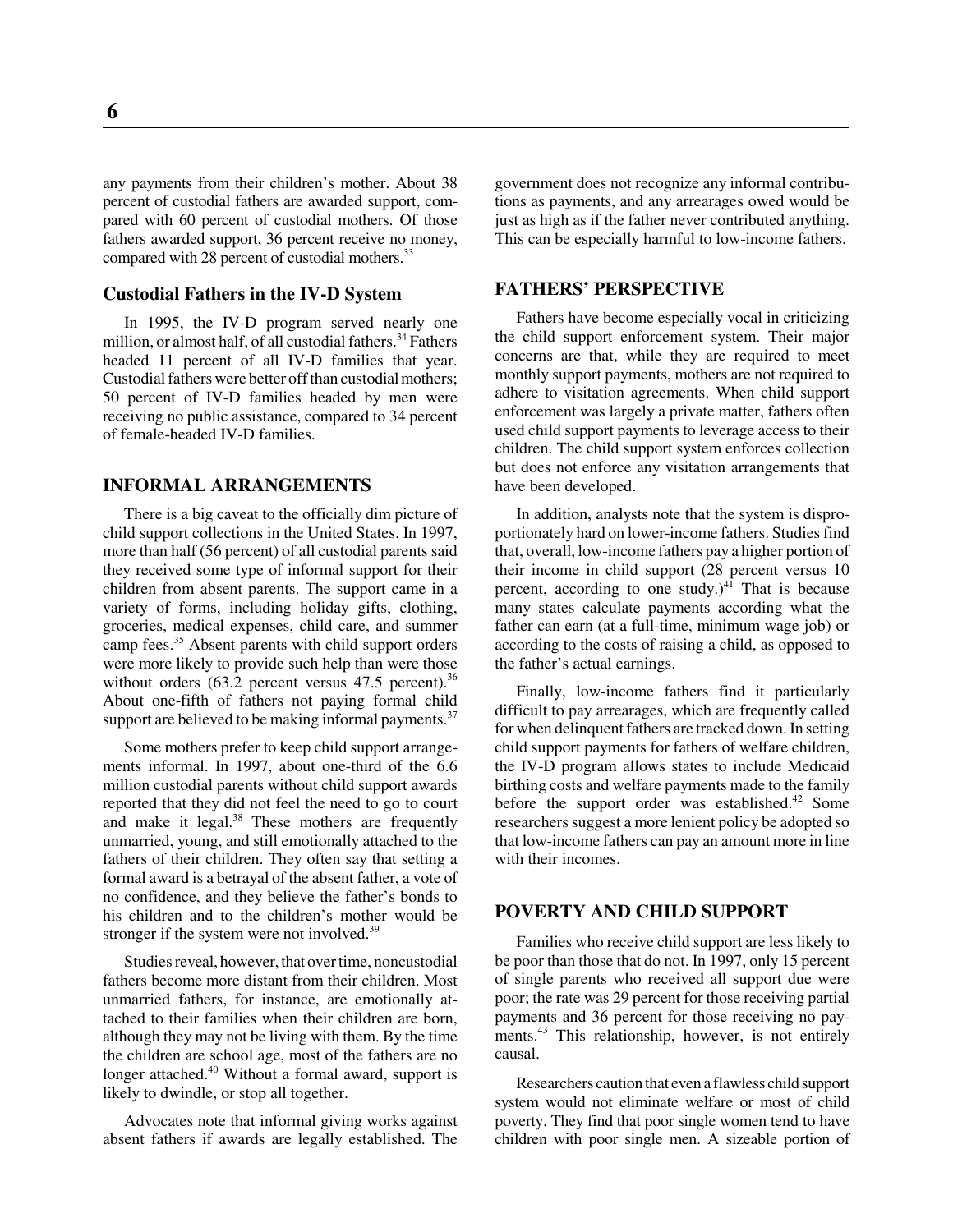absent fathers—about 20 percent—are believed to have incomes below \$6,000. When looking just at nonpaying fathers, about 30 percent to 40 percent are believed to have incomes below this amount.<sup>44</sup> The earning power of both parents is low to begin with, and because they live apart from each other, they do not benefit from consolidated living expenses.<sup>45</sup> For this reason, many now believe that public policy should pay more attention to raising the incomes of poor fathers in order to make a bigger impact on lowering child poverty rates.

Current child support payments have a modest impact on relieving child poverty. In 1997, child support payments lifted 3 percent of nonwelfare families served by OCSE out of poverty and reduced the number of welfare families by 356,000, or 10 percent of the Temporary Assistance to Needy Families (TANF) population.<sup>46</sup>

Still, child support is a significant income source for families—especially poor families—who receive it. In 1996, children receiving child support received about 16 percent of their income from this source (about \$3,795). For poor children who got it, child support constituted more than one-quarter of their family income (about \$1,795).

#### **FEDERAL REFORM ACTIONS**

Today the public child support enforcement system serves about two-thirds all families eligible for child support and handles about 85 percent of all payments to children. The rest are handled by private attorneys, collection agencies, and locally funded enforcement agencies and through parental agreements.

The system reaps \$4 for every \$1 it spends in collection. In 1998, states and the federal government spent \$3.6 billion and collected nearly \$16 billion. Twothirds of the system spending is federal. $47$ 

The child support reforms of the past 25 years, which have come in spurts, include the following major events:

■ 1975—The federal government establishes Title IV-D of the Social Security Act and the federal OCSE and requires that each state establish its own office. Federal funds pay for 75 percent of state enforcement costs. Mothers on AFDC are required to cooperate with their state IV-D office in order to receive welfare, and any child support collected for them goes to the state. States are also allowed to assist nonwelfare single parents, but this group comprises only about 15 percent of states' cases.<sup>48</sup>

- 1984—Under the Child Support Enforcement amendments to P.L. 98-378, Congress calls on states to develop guidelines for determining child support payment levels, but courts are allowed to ignore these guidelines. Income withholding is required for absent parents who are one month late in paying. States are also required to take certain measures to improve their rates of establishing paternity. As an incentive for welfare mothers to pursue child support, Congress requires states to allow welfare mothers to keep the first \$50 of the absent father's payment. Also, to increase collections, procedures are developed to garnish the tax refunds of delinquent noncustodial parents who are not on welfare.
- **1***988—*As part of the Family Support Act, Congress requires states to enact immediate wage withholding for all welfare cases by 1990 and for all nonwelfare cases by 1994. Payment level guidelines issued in 1984 are to be binding on judges. Also, child support takes policy some steps toward helping absent fathers, rather than only punishing them. Two pots of money are available for states to experiment with helping poor and unemployed absent fathers get work and with getting them access to their children. States are also required to implement automated statewide tracking and monitoring system by October 1995 or face federal penalties.
- 1993—Congress requires all states to establish inhospital paternity programs, which allow noncustodial fathers to acknowledge paternity voluntarily.
- 1996—As part of the Personal Responsibility and Work Opportunity Reconciliation Act (PRWORA), OCSE is called to create a national directory of newly hired employees. States must require all employers to report new hires within 20 days to the state child support agency. These actions are projected to reduce the delay in wage withholding from six months to one month. States must also create centralized collection units designed to send families payments only two days after the state collects them from fathers' employers. While states are required to give a higher portion of arrears collected to former welfare families, they are excused from the mandate to pass along the first \$50 of monthly child support to welfare families. Since 1996, 32 states have decided to revoke the \$50 pass-through rule. In addition, states are required to have laws for suspending drivers', professional, occupational, and recreational licenses of parents delinquent on their payments.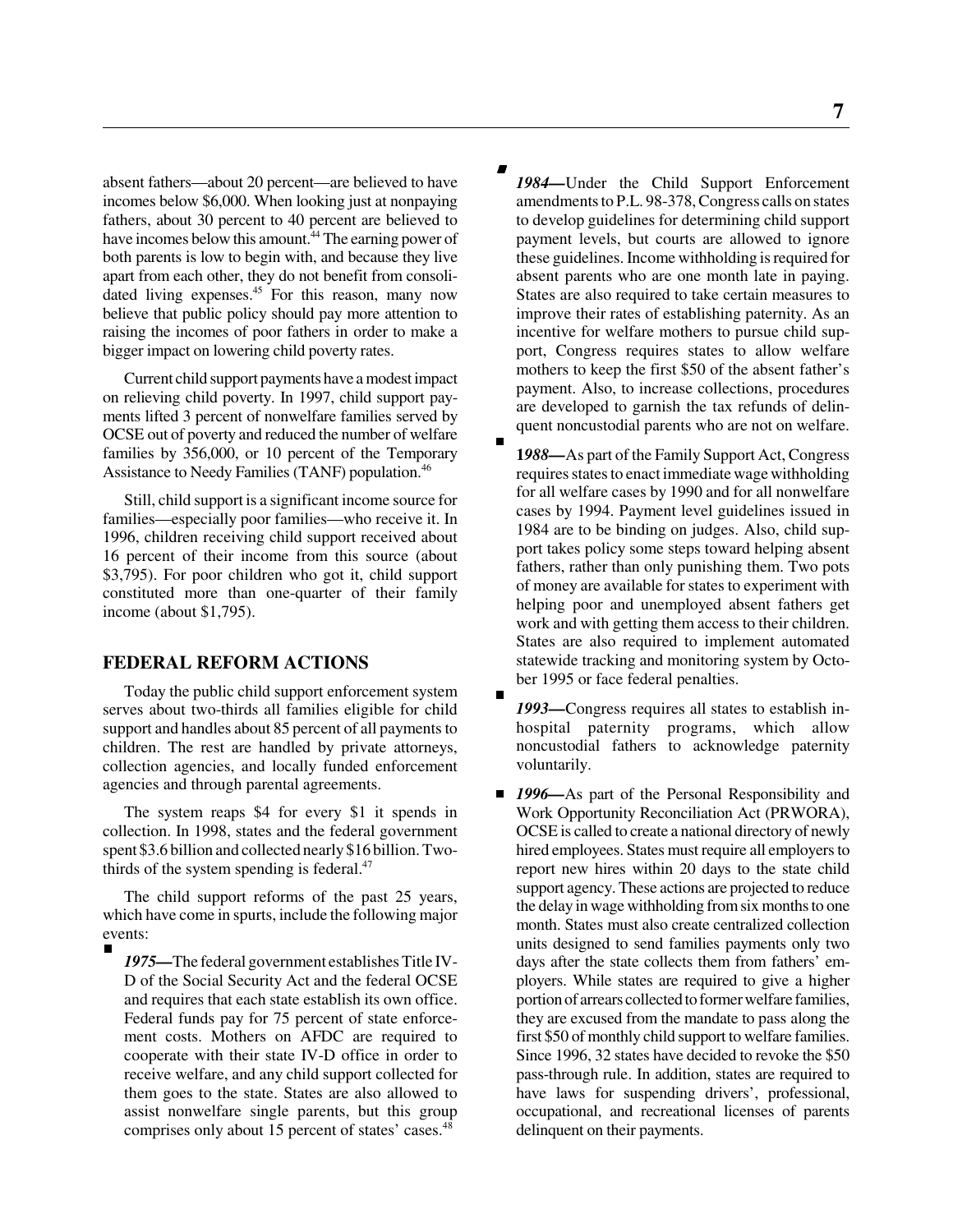**8**

#### **CHILD SUPPORT AND DEPENDENT HEALTH COVERAGE**

Of the 21 million children who are eligible for child support, about 3 million lack health care coverage. $49$ Since 1984, Congress has enacted three major reforms to improve health coverage for children with child support orders. In 1984, it required states to include medical support in any child support order whenever health care coverage is available to the noncustodial parent and at "reasonable cost." The term "reasonable cost" varies among the states.

In 1985, the U.S. Department of Health and Human Services (DHHS) issued rules requiring state child support agencies to provide information on absent parents' health care coverage to the state Medicaid agency to ensure that Medicaid was not covering any children whose absent parents could offer them private coverage. And, in 1993, Congress moved to correct obstacles to private coverage posed by the employers of absent parents. Until then, it was common for employers to extend dependent coverage to children only if they were living with the employee. The 1993 law prohibited employers and insurers of noncustodial parents from denying health care coverage to children on the grounds that they did not live with the covered employee, were born out of wedlock, or were not claimed as a dependent on the employee's income tax return.<sup>50</sup>

These provisions appear to be making a difference. In 1997, 61 percent of support orders established included health insurance, up from 46 percent in 1991. However, only 39 percent of orders enforced included dependent coverage, only two percentage points higher than in 1991.<sup>51</sup> Progress has also been made in shifting more Medicaid-eligible children into private coverage offered through their absent parents. Between 1989 and 1998, the portion of Medicaid-eligible children whose absent parents could have offered them private coverage decreased from 48 percent to 30 percent.

Congress is considering more reforms in this area. In 1998, it established the Medical Child Support Working Group, jointly sponsored by DHHS and the Department of Labor. The group recently developed 76 recommendations for making technical improvements to the current system and for thinking about new ways that the child support system can increase health coverage for children with support orders. Some of the recommendations include (*a*) requiring state agencies, in cases where each parent has health insurance, to decide which coverage is better and (*b*) suggesting that outreach workers be stationed in child support agencies to enroll

children eligible for Medicaid and the State Children's Health Insurance Program (SCHIP).<sup>52</sup>

#### **IMPACT OF REFORMS**

National child support enforcement rates have been stagnant for decades and only recently have begun to improve markedly. However, the tremendous increase in the numbers of never-married mothers has helped to depress these rates and is masking the achievements of the IV-D program.

The federal/state child support enforcement program has made progress on several fronts. Total collections, parents located, paternities formalized, and awards established are all up by over 250 percent since 1978.<sup>53</sup> Interestingly, the greatest progress in collections has been for never-married mothers, whose rates of receiving child support increased almost four-fold between 1976 and 1997—from 5 percent to 18 percent. Progress for previously married mothers was much more modest—from 36 percent to 42 percent during that same time.

Program improvements have particularly escalated since 1996, as states stepped up their implementation of the computerized tracking and collection systems required by Congress. By the end of FY 1998, 41 states had set up the immediate wage withholding systems required by the Family Support Act of 1988.<sup>54</sup> Before the 1988 law, only two states had this in place.<sup>55</sup>

In addition, by August 2000, 38 states had fully implemented the centralized collection and disbursement systems required by the 1996 welfare reform law.<sup>56</sup> These systems are designed to send families payments only two days after the state collects them from the absent parents' employers. Also in FY 1998, the number of states connected to the central computer system that handles interstate requests rose from 13 to 33.57 Interstate cases have been the most difficult to collect on and comprise one-third of all CSE cases.

Data suggest that this automation has paid off. From 1995 to 2000, IV-D program collections have increased from \$11 billion to \$18 billion; the portion of cases with support orders has increased from 57 percent to 61 percent, and the collection rate for cases with orders has doubled, from 34 percent to 68 percent.<sup>58</sup> Researchers and advocates believe that the national registry of new hires mandated in 1996 will continue to improve child support rates. Since the directory's creation, 2.8 million parents delinquent on their child support payments have been identified.<sup>59</sup>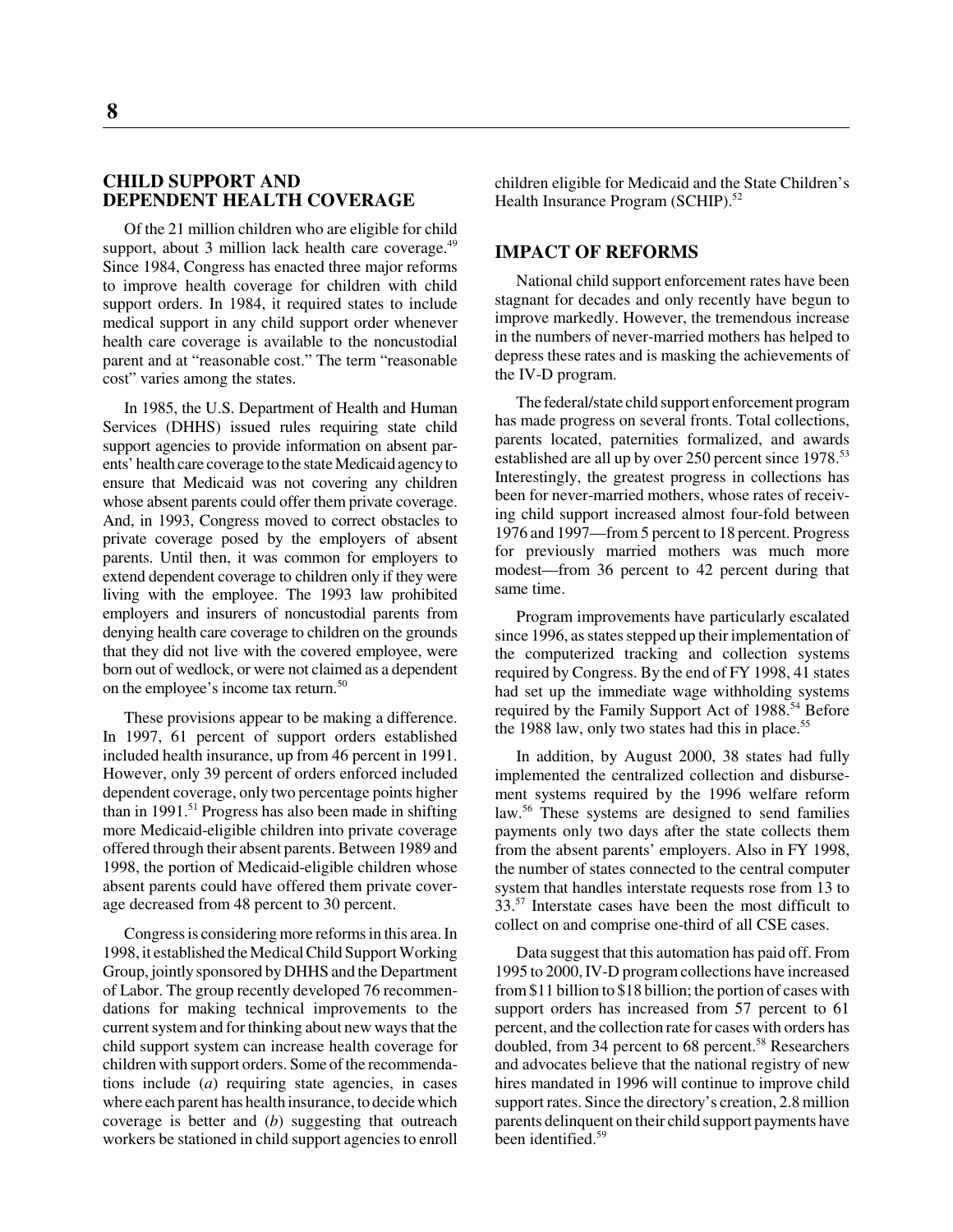Another effective measure from the 1996 law appears to be the effort to seize the assets of parents delinquent in child support payments. The law established a system to match delinquent parents with financial institutions. To date, more than 4,200 financial institutions are participating. By early 2001, nearly 700,000 parents had been matched with their accounts, which were valued at nearly \$2.5 billion. $60$ 

#### **VARIATIONS IN STATE PERFORMANCE**

States vary widely in the amount of money they spend on each CSE case and in their success in establishing orders and collecting support. For example, in 1998 New Mexico collected \$1.59 for every \$1.00 it spent on administration, while Pennsylvania collected over \$7.00.<sup>61</sup> As for success rates, between FY 1998 and FY 1999, 16 states increased their number of support orders by more than 10 percent; 5 of these states increased their number by more than 50 percent. During that same time, however, 22 states saw a 10 percent drop in their number of orders established; in 7 of these states, the drop was more than 50 percent. $62$ 

Evidence suggests that higher state spending on enforcement yields better results.63 For instance, five states that spend the lowest on each case collect on only 14 percent of the cases they investigate; this rate increases to 34 percent for the five states that spend the most per case.<sup>64</sup>

#### **IV-D PROGRAM AND WELFARE FAMILIES**

Over the years, the IV-D program has built a convoluted array of rules for determining how much child support can be kept by current and former welfare families, groups that together comprise over 60 percent of all IV-D families. These rules pull in opposite directions and reflect lawmakers' conflicting desires to use the IV-D system to recoup welfare expenditures and to allow welfare families to get the emotional and financial benefit of receiving absent parents' support payments. Before the 1996 welfare reform law, welfare families were required to sign over to the state all arrearages that accrued before and during the family's welfare stay. Under the 1996 law, families leaving welfare are now allowed to keep any arrearages that accrued before they went on welfare, with several complicated exceptions. The most important caveat is that any child support payments recouped from federal tax refunds are kept by the state.

At the same time, the 1996 law repealed the mandate to allow welfare families to keep the first \$50 of their monthly child support award. The law was enacted in 1984 to encourage welfare mothers to establish paternity; states and the federal government split the loss of passing on the \$50 monthly payment to welfare families. Under current law, states have the option to pass along the money but must bear all of the costs of doing so. As mentioned earlier, 32 states have now opted to keep the \$50, so that none of an absent parent's payment goes directly to the family.<sup>65</sup>

There is growing political support for allowing current and former welfare families to keep more of their child support payments. Research suggests that fathers are more willing to pay support if they know it will go directly to their children. And, philosophically, many lawmakers believe that, because cash aid is now a timelimited benefit, low-income families should receive child support so that they can more quickly move off of welfare and increase their chances of staying off. Bills have been introduced in the House and the Senate that would encourage states to reinstate the pass-through and allow former welfare families to keep more of their arrearages.

#### **SYSTEM FINANCING**

The federal government has always supported state CSE systems generously. It covers two-thirds of the states' costs of running their programs and allows them to keep at least half of the payments collected from fathers of welfare children. Because of this financial arrangement, the program has always been a moneyloser for the federal government and a "cash cow" for states, which are allowed to spend their profits, with some exceptions, on whatever they choose.<sup>66</sup> (States reinvest about two-thirds of their collections in social service programs for the poor).<sup>67</sup>

Now, due to a declining welfare caseload, states are less ahead, and federal program outlays far outweigh total state savings. Today, \$3.6 billion in total program spending is able to generate only about \$2 billion in welfare revenues; the CSE program now costs taxpayers over \$1 billion a year. Still, CSE systems in 25 states generate more money than they spend.

The changing CSE caseload has forced a reexamination of how best to fund the system. A short-term issue is how to compensate for declining welfare revenues. Cost recovery is no longer a viable means by which to finance the system and, philosophically, there is growing support for allowing welfare families to keep more of their child support payments. While states would lose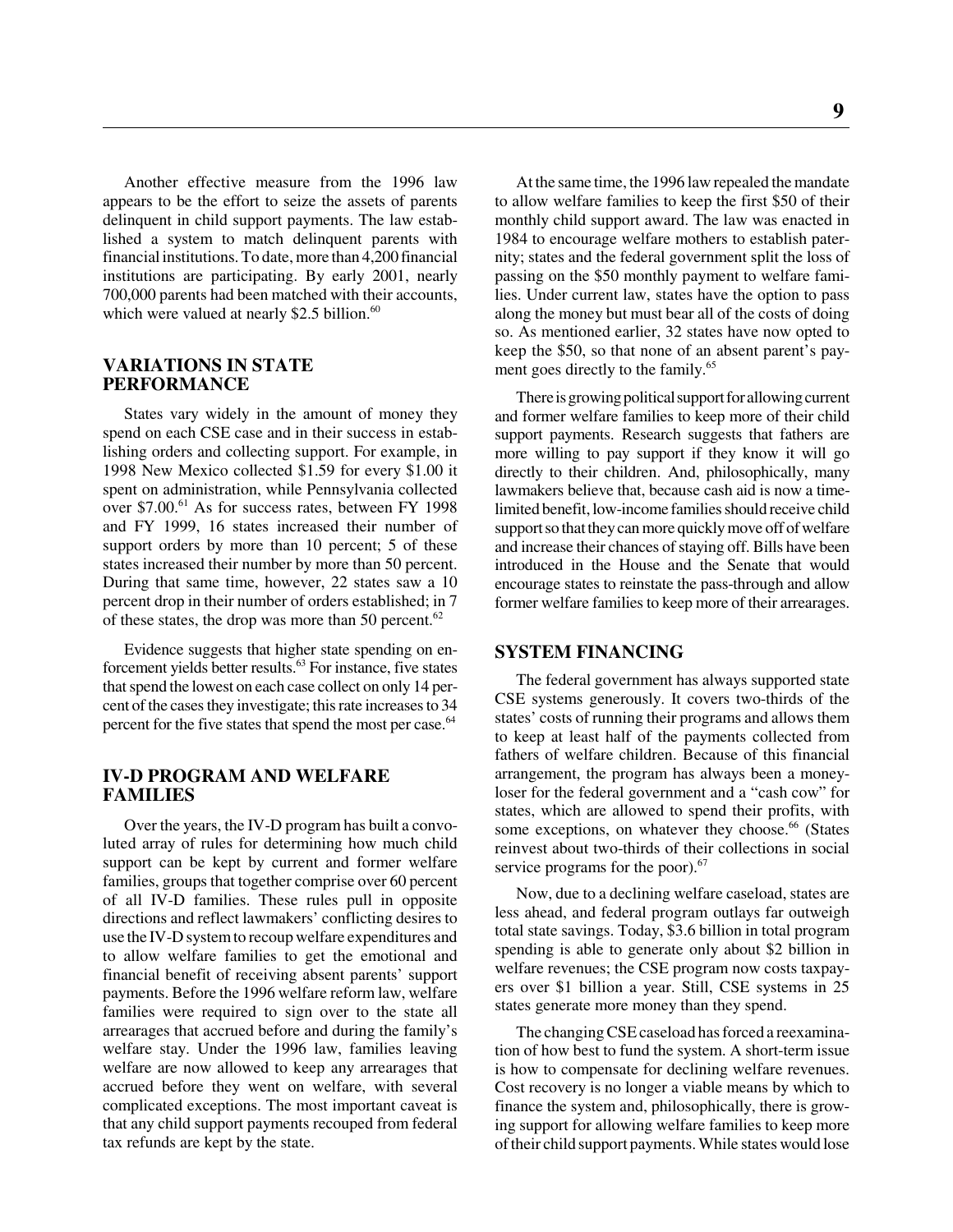money from such a policy change, many of them support passing collections on to families because it would greatly simplify program administration.

A longer-term issue is whether states and the federal government should renegotiate how much each should contribute to sustain the child support system. Altering the federal/state match rate has been discussed in the past but is not being talked about now. Some in Congress believe the state contribution should be higher, given that, overall, the program is still a money-maker for states, while federal program costs have increased dramatically.

It should come as no surprise that states oppose contributing a higher match, pointing to the myriad federal regulations they have had to implement over the years, as well as the increasing complexity of running the system. State savings, they hold, are not "profits" but partial reimbursement for the cost of supporting welfare families over the years. They also emphasize that most of the savings are poured back into the human service system.<sup>68</sup> In addition, some note that a lower federal match could hurt the program's popularity with state legislators, who might be less willing to direct program savings back into human services.

An even longer-term issue is how much states and the federal government are willing to contribute to an entitlement program that is serving not only more families, but also many more families who are not an immediate burden to the government. Financing the child support system has become akin to financing a police force. Voters support ensuring public safety, but how much safety is it willing to pay for? In 1999, the \$3.6 billion CSE system reaped payments for just 37 percent of its caseload. Making significant improvements will probably cost more, even with advances in automation. States and the federal government may or may not be willing to help many nonwelfare families receive the support owed them.

#### **EXPERIMENTAL APPROACHES**

Congress is paying more attention to helping lowincome absent fathers increase their earnings to better support their children. Few government welfare or job training programs specifically target this group. The last wave of welfare reform placed strict work requirements on parents—mostly mothers—who received welfare, and states were also called on to help them with job training and job search. Absent parents, most of whom are fathers, do not qualify for cash aid and are generally not encouraged to participate in TANF job support programs. Their access to Food Stamps is time-limited,

they have narrow access to Medicaid, and, if working, are eligible for only a small refund from the Earned Income Tax Credit.<sup>69</sup>

In 1997, federal rules that prevented child support system dollars from being spent on job services were eased, and more states are now experimenting with helping absent fathers raise their income. Parents' Fair Share, a seven-state pilot program established by the 1988 Family Support Act, was an earlier demonstration with this design. The program, which ran from 1992 to 1996, was designed to improve both the level of child support payments and the employability of absent fathers with children on welfare. The program was successful in increasing support payments, but its impact on improving the work picture for these fathers is less clear.

Meanwhile, Wisconsin is exploring the impact of allowing welfare families to keep all child support paid by absent parents. As part of its W-2 welfare reform program (initiated before the enactment of the PRWORA in 1996), the child support provisions are designed to encourage mothers to establish paternity and fathers' to pay support, because the payment goes directly to the children. (Vermont, Connecticut, and Georgia are all conducting similar programs, but Wisconsin's is the only one to count all child support payments as income when determining cash aid eligibility.) A recent program evaluation, conducted by the Institute for Research on Poverty, found that W-2 increased the likelihood that fathers would pay support and establish paternity and that the pass-through measure did not increase net government costs.<sup>70</sup>

#### **LEGISLATIVE ACTIVITY**

Bills have been introduced in both the House and the Senate that would have the dual effect of passing along more child support collections to welfare families and reducing welfare collections as a funding source for the CSE system. The bills also include fatherhood initiatives.

#### **Distribution Reform**

In the House, Reps. Nancy Johnson (R-Conn.) and Benjamin Cardin (D-Md.) have reintroduced a bill that last session passed the House but died in the Senate. In the Senate, three bills have been jointly and separately introduced by a number of child support reform advocates, principally Sens. Evan Bayh (D-Ind.), Herb Kohl (D-Wis.) and Olympia J. Snowe (R-Me.).

These House and Senate bills would make very similar changes to child support distribution policy.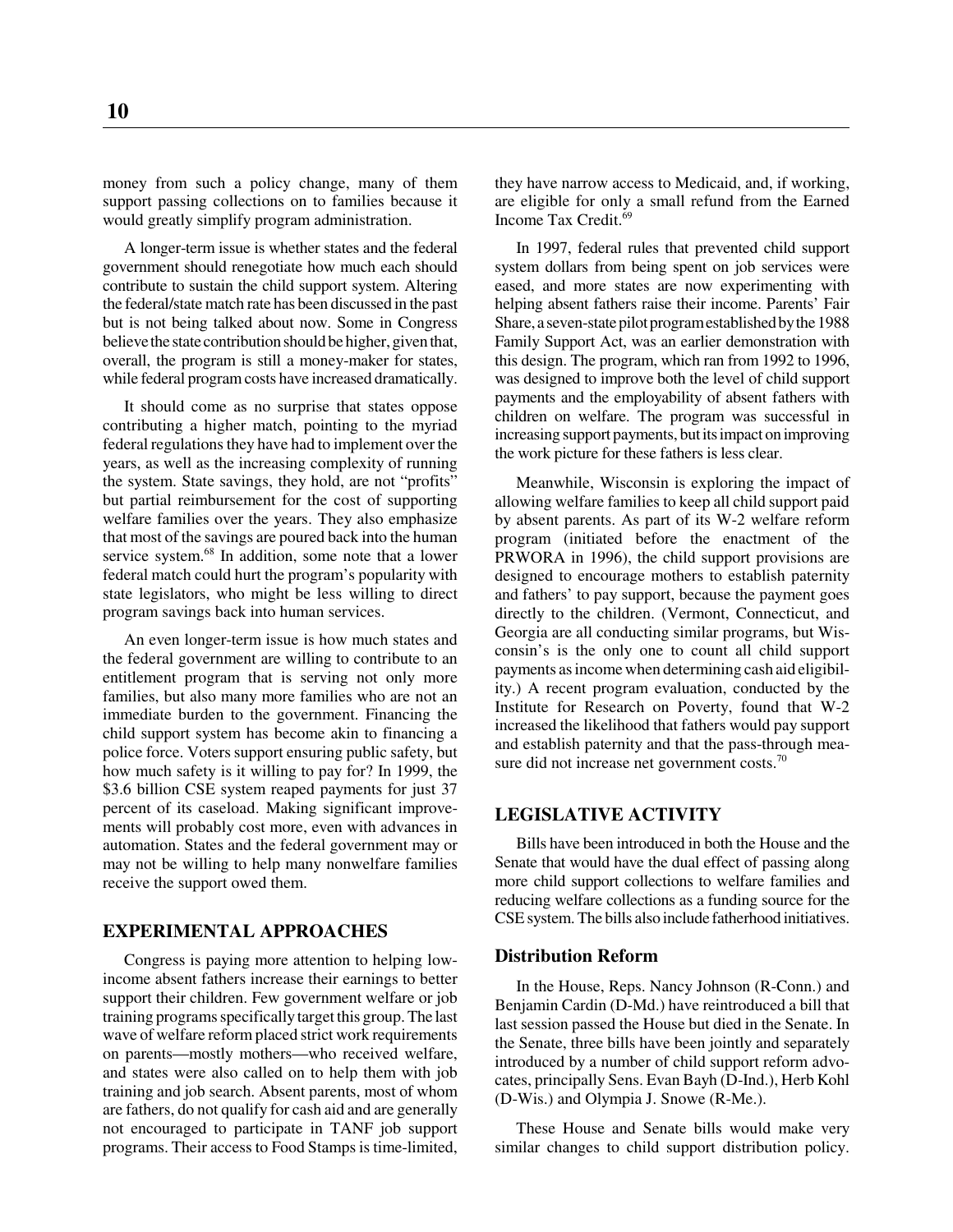Basically, all bills would reduce or eliminate the exceptions that allowed states to keep child support arrearages that accrued to families before they went on welfare. All bills would also excuse states from repaying the federal share of revenues lost from allowing welfare families to keep the first \$50 of monthly child support payments.<sup>71</sup>

The policy allowing families to keep more child support is supported by both Democrats and Republicans but was not a financial priority in the administration's budget proposal. Now, because the Senate is back in Democratic hands and because Tommy Thompson, the new DHHS secretary, implemented this policy statewide when he was governor of Wisconsin, many believe legislation will pass that would encourage states to do the same. Thompson also endorsed direct child support payments to current and former welfare families in testimony before the Senate in April.

#### **Fatherhood Initiatives**

The House bill and one of the Senate bills include funding for fatherhood programs that would promote marriage, make fathers more employable, and encourage more interaction between fathers and children. The House bill would provide \$140 million in grants to public and private groups over four years. The Senate bill would authorize \$300 million in grants to states over five years. President Bush included a similar fatherhood initiative in his 2002 budget proposal, and called for \$315 million over five years.<sup>72</sup>

#### **DIRECTIONS FOR THE FUTURE**

Child support can be a significant source of income for single-parent low-income families and is likely to become more significant now that cash aid is timelimited. The CSE system now handles more cases than the private system and, many argue, is in a position to improve both payment levels and collection rates. Progress is being made, thanks to stronger government efforts and more sophisticated computer systems, and research indicates there is room for much more. Yet, at a time when the system is being asked to be a high performer, it appears to be underfinanced. Congress and the states will need to decide how far they are willing to go to help nonwelfare families receive the support that is owed them.

#### **THE FORUM SESSION**

**Elaine Sorensen** will begin the meeting with an overview of the profile of both custodial and

noncustodial parents involved with the child support system and the relationship between poverty and a family's access to child support. Sorensen is a labor economist and principal research associate at the Urban Institute, where she specializes in the issues of child support and low-income noncustodial fathers. **Vicki Turetsky**, senior staff attorney with the Center for Law and Social Policy, will provide background on the current financing structure of the IV-D program and on issues related to funding stability.

Two state IV-D program directors will comment on the above presentations and offer their perspectives on the challenges of administering the system as well as the direction of changes in the program's goals and financing structure. **Nathaniel L. Young, Jr.,** is director of Virginia's Child Support Enforcement System. He also heads the national association that represents state IV-D program directors. **Theresa Kaiser** is executive director of the Maryland Child Support Enforcement program, which has a special focus on assisting low-income noncustodial fathers to meet their child support obligations.

#### **ENDNOTES**

1. Committee on Ways and Means, U.S. House of Representatives, "2000 Green Book: Background Material and Data on Programs within the Jurisdiction of the Committee on Ways and Means," Committee Print 106-14, October 6, 2000.

2. Irwin Garfinkel, Daniel R. Meyer, and Sara S. McLanahan, "A Brief History of Child Support Policies in the United States," Working Paper #98-29, Center for Research on Child Well-Being, University of Wisconsin, March 20, 1998.

3. Office of Child Support Enforcement (OCSE), "Child Support Enforcement FY 1999 Preliminary Data Report," U.S. Department of Health and Human Services, September, 2000; accessed June 27, 2001, at http://www.acf.dhhs.gov/ programs/cse/prgrpt.htm.

4. Office of Child Support Enforcement (OCSE), "Child Support Enforcement, 23<sup>rd</sup> Annual Report to Congress," U.S. Department of Health and Human Services, October 2000; accessed June 1, 2001, at http://www.acf.dhhs.gov/programs/ cse/rpt/annrpt23/index.html.

5. Ways and Means, "Green Book."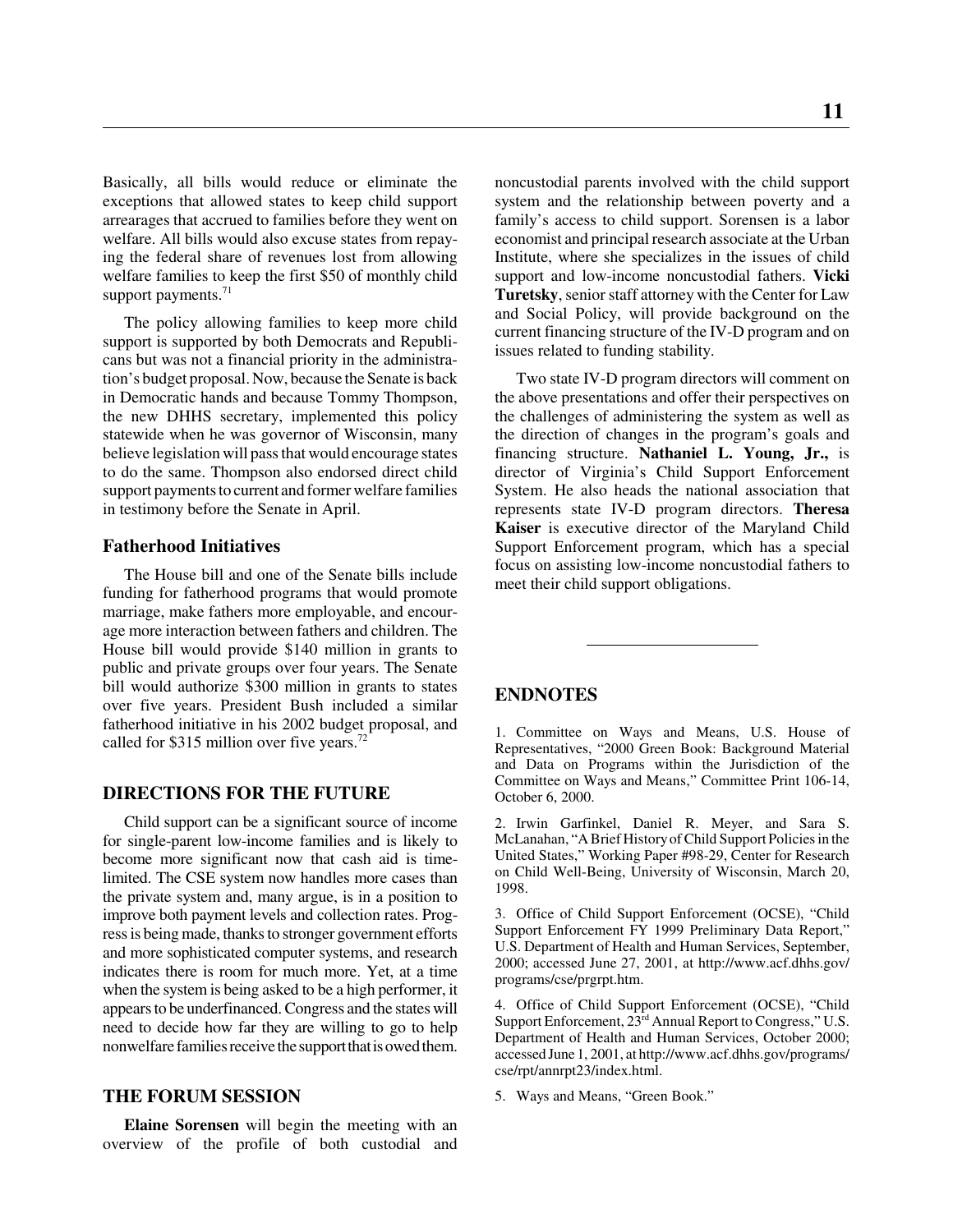6. Stephanie Ventura and Christine Bachrach, "Nonmarital Childbearing in the United States, 1940-1999," *National Vital Statistics Reports,* 48, no. 16 (October 18, 2000); accessed June 27, 2001, at www.cdc.gov/nchs/data/nus48\_16.pdf.

7. Paula Roberts, "The Performance of the Child Support Enforcement System: Two Points of View," Center for Law and Social Policy, November 2000; accessed April 28, 2001, at http://www.clasp.org/pubs/childenforce/ child\_support\_enforcement.htm.

8. OCSE, "1999 Preliminary Data."

9. Vicki Turetsky, "Families Participating in the State Child Support Program," Center for Law and Social Policy, May 2001; accessed June 20, 2001, at www.clasp.org/pubs/ childenforce/IVDparticipation.htm.

10. U.S. Census Bureau, "Current Population Survey," April 1998, revised October 13, 2000; accessed May 31, 2001, at http://www.census.gov/hhes/www/childsupport/97tables/ta b4w.html.

11. Ways and Means, "Green Book."

12. Estimates from chart provided by Elaine Sorensen, based on her analysis of the 1993 Survey of income and Program Participation.

13. Ways and Means, "Green Book."

14. Elaine Sorensen and Ariel Halpern, "Child Support Reforms, Who Has Benefited?" *Focus*, 21, no. 1 (Spring 2000).

15. Matthew Lyon, "Characteristics of Families Using Title IV-D Services in 1995," Office of the Assistant Secretary for Planning and Evaluation, U.S. Department of Health and Human Services, May 1999; accessed June 17, 2001, at http://aspe.hhs.gov/hsp/CSE-Char99/SCE-Char99.htm.

16. Lyon, "Characteristics."

17. Elaine Sorensen and Chava Zibman, "Poor Dads Who Don't Pay Child Support: Deadbeats or Disadvantaged?" no. B-30, series B, New Federalism: National Survey of America's Families, April 2001; accessed May 1, 2001, at http://newfederalism.urban.org/income\_support.html#support.

18. Irwin Garfinkel, Sara S. McLanahan, and Thomas L Hanson, "A Patchwork Portrait of Nonresident Fathers," revised March, 1998, paper prepared for the conference "The Effects of Child Support Enforcement on Nonresident Fathers," Princeton University, September 13-15, 1995, sponsored by the Russell Sage Foundation, the Ford Foundation, the Annie E. Casey Foundation, and the National Institute of Child Health and Human Development.

19. Irwin Garfinkel and Sara McLanahan, "Fragile Families and Child Well-Being: A Survey of New Parents," *Focus*, 21, no.1 (Spring 2000).

20. Garfinkel and McLanahan, "Fragile Families."

21. Sorensen and Zibman, "Poor Dads."

22. Garfinkel, McLanahan, and Hanson, "A Patchwork Portrait."

23. Lauren Rich, "Self-Employment and Earnings among Unmarried Fathers: Implications for Child Support Enforcement Policies," paper presented at the International Conference on Self-Employment, Ontario, Canada, September 1998.

24. Elaine Sorensen and Chava Zibman, "A Look at Poor Dads Who Don't Pay Child Support," Discussion Paper No. 00-07, Urban Institute, Washington, D.C., September 2000.

25. Irwin Garfinkel, Sara McLanahan, Daniel Meyer, and Judith Seltzer, "Fathers under Fire: The Revolution in Child Support Enforcement," Working Paper #98-28, Center for Research on Child Well-Being, University of Wisconsin, November 1998.

26. Judith Seltzer, "Child Support and Child Access: Experiences of Divorced and Nonmarital Families," *Focus*, 21, no.1 (Spring 2000).

27. Garfinkel, McLanahan, and Hanson, "A Patchwork Portrait."

28. Garfinkel, McLanahan, and Hanson, "A Patchwork Portrait."

29. U.S. Census Bureau, "More Custodial Parents Receive Full Amount of Child Support, Census Bureau Reports," *U.S. Department of Commerce News,* press release, Public Information Office, U.S. Census Bureau, October 13, 2000; accessed April 23, 2001, at http://www.census.gov/Press-Release/www/2000/cb00-170.html.

30. Vicki Turetsky and Susan Notar, "Models for Safe Child Support Enforcement," October 1999, Center for Law and Social Policy; accessed June 18, 2001, at http:// www.clasp.org/pubs/childenforce/child\_support\_enforcem ent.htm.

31. Timothy Grall, "Child Support for Custodial Mothers and Fathers: Current Population Reports," P60-212, U.S. Census Bureau, October 2000.

- 32. Grall, "Child Support."
- 33. Grall, "Child Support."
- 34. Lyon, "Characteristics."
- 35. Garfinkel, Meyer, and McLanahan, "A Brief History."
- 36. Roberts, "Performance."
- 37. Roberts, "Performance."

38. Census Bureau, "More Custodial Parents."

39. Maureen Waller and Robert Plotnick, "A Failed Relationship? Low-Income Families and the Child Support Enforcement System," *Focus*, 21, no.1 (Spring 2000).

40. Vicki Turetsky, "Realistic Child Support Policies for Low-Income Fathers," Center for Law and Social Policy, March 2000; accessed June 17, 2001, at http://